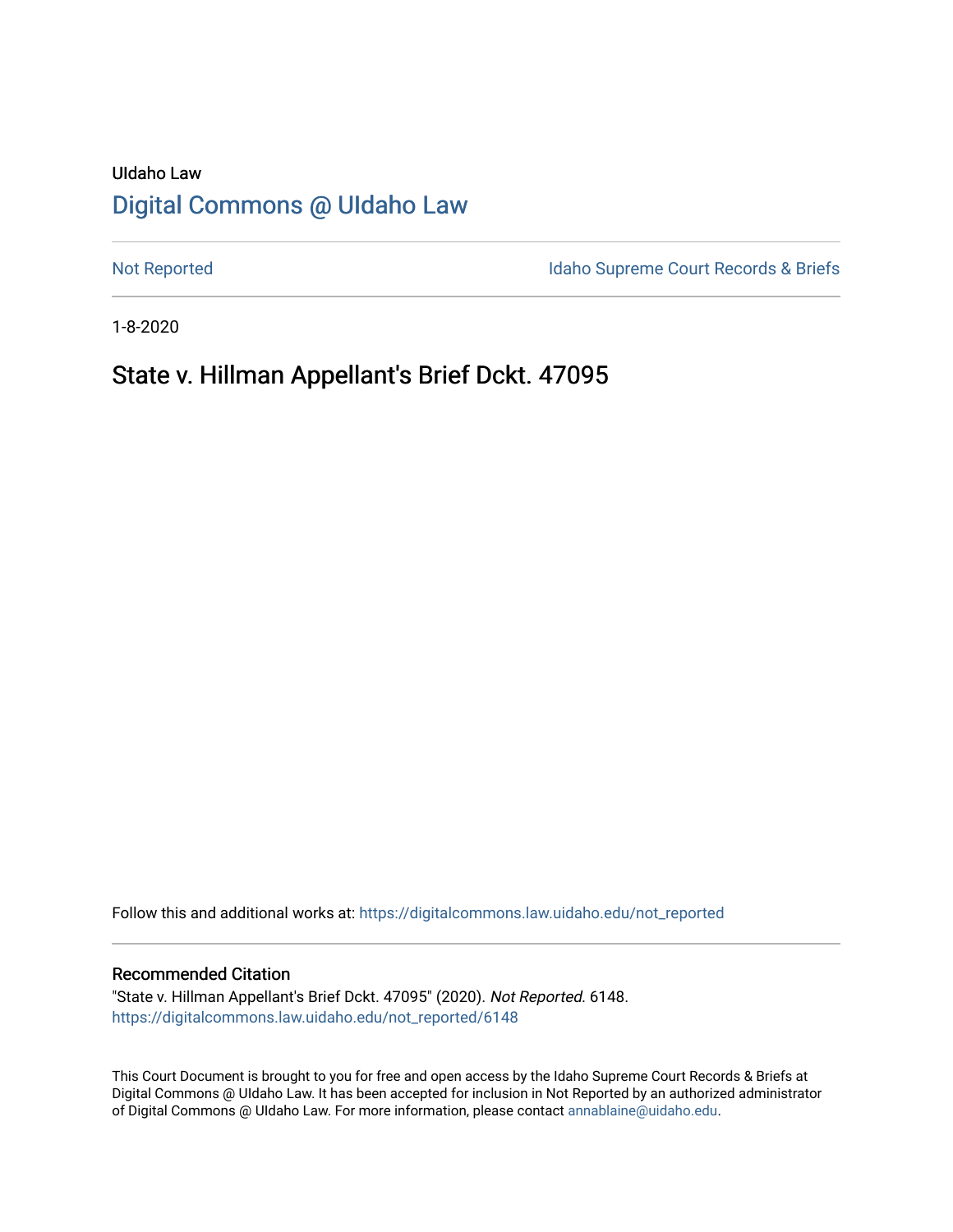Electronically Filed 1/8/2020 9:07 AM Idaho Supreme Court Karel Lehrman, Clerk of the Court By: Brad Thies, Deputy Clerk

ERIC D. FREDERICKSEN State Appellate Public Defender I.S.B. #6555

KIMBERLY A. COSTER Deputy State Appellate Public Defender I.S.B. #4115 322 E. Front Street, Suite 570 Boise, Idaho 83702 Phone: (208) 334-2712 Fax: (208) 334-2985 E-mail: documents@sapd.state.id. us

## IN THE SUPREME COURT OF THE STATE OF IDAHO

| STATE OF IDAHO,       |                              |
|-----------------------|------------------------------|
| Plaintiff-Respondent, | NO. 47095-2019               |
| v.                    | ADA COUNTY NO. CR01-18-52954 |
| RIAN KRISTOPHER HILL, |                              |
| Defendant-Appellant.  | <b>APPELLANT'S BRIEF</b>     |
|                       |                              |

### STATEMENT OF THE CASE

#### Nature of the Case

Rian Kristopher Hill pied guilty to possession of a controlled substance pursuant to an agreement with the State, and the district court sentenced him to five years' imprisonment, with six-months fixed, and denied his request for probation. On appeal, Mr. Hill argues his sentence is excessive under the circumstance, representing an abuse of the district court's discretion.

# Statement of the Facts and Course of Proceedings

Mr. Hill was sitting in his parked and inoperable Ford Explorer when officers arrived with a parole arrest warrant relating to a DUI case from 2010, CR-FE-2010-18749 ("2010 DUI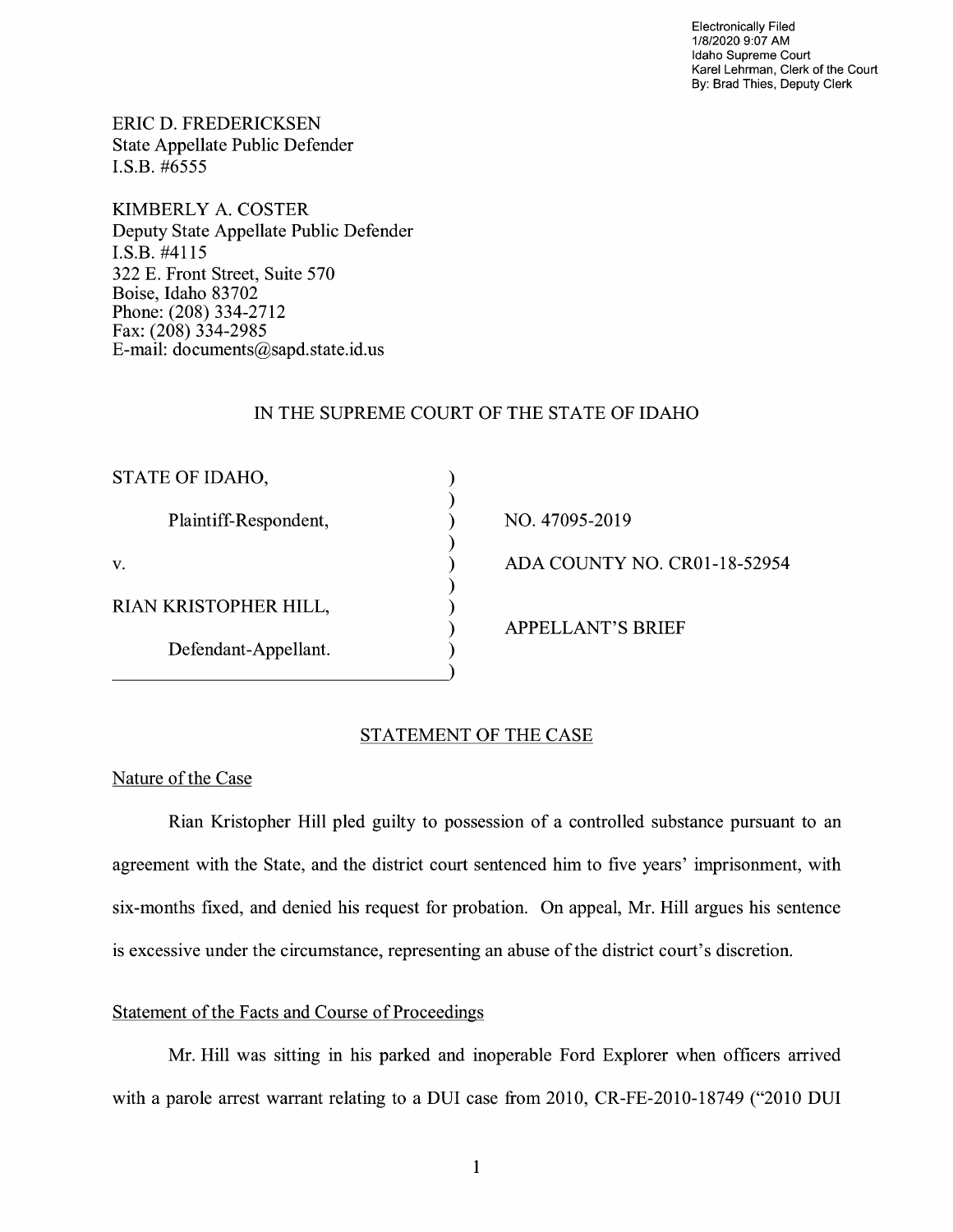case"). (PSI, pp.3, 97;  $3/18/19$  Tr., p.19, L.11 - p.21, L.20.) About a month earlier, Mr. Hill was released from prison after serving nine years, and while he manage to purchase the vehicle for work, he did not yet have his driver's license. (PSI p.3.) He had been allowing various acquaintances to use the car in exchange for them driving him to and from his job sites. (PSI p.3;  $3/18/19$  Tr., p.19, L.11 – p.21, L.20.) He had most recently leant the car to a young woman on felony parole who had totaled it. (PSI, p.3;  $3/18/19$  Tr., p.19, L.11 - p.21, L.20.) Mr. Hill had just had it towed to the residence where he was staying, hours before the police arrived. (PSI, p.3;  $3/18/19$  Tr., p.19, L.11 - p.21, L.20.) He was not aware there was a baggie of methamphetamine in the vehicle's passenger compartment. (PSI pp.3-4; 3/18/19 Tr., p.21, L.20.)

The officers found the methamphetamine, along with a piece of scorched glass they believed to be the makings of a drug pipe. (PSI pp.3, 97;  $3/18/19$  Tr., p.19, L.11 - p.21, L.20.) Mr. Hill was charged with possession of a controlled substance and possession of drug paraphernalia. (R., pp.7, 25.) The State additionally filed an Information Part II, alleging Mr. Hill was a persistent violator. (R., p.35.) Mr. Hill repeatedly denied that the drugs were his or that he had any knowledge they had been in the vehicle. (PSI, p.4;  $3/18/19$  Tr., p.19, L.11 – p.21, L.20.) Pursuant to an agreement with the State, and because he did not want to run the risk of being disbelieved by the jury and sentenced as a persistent violator, Mr. Hill entered an *Alford*<sup>1</sup> plea and admitted guilt to the charge of possession of a controlled substance.  $(3/18/19)$ Tr., p.7, L.17 – p.8, L.7.) In exchange for Mr. Hill's guilty plea, the State dismissed the paraphernalia charge and withdrew its persistent violator allegation; the State also agreed to

<sup>1</sup>*North Carolina v. Alford,* 400 U.S. 25 (1970).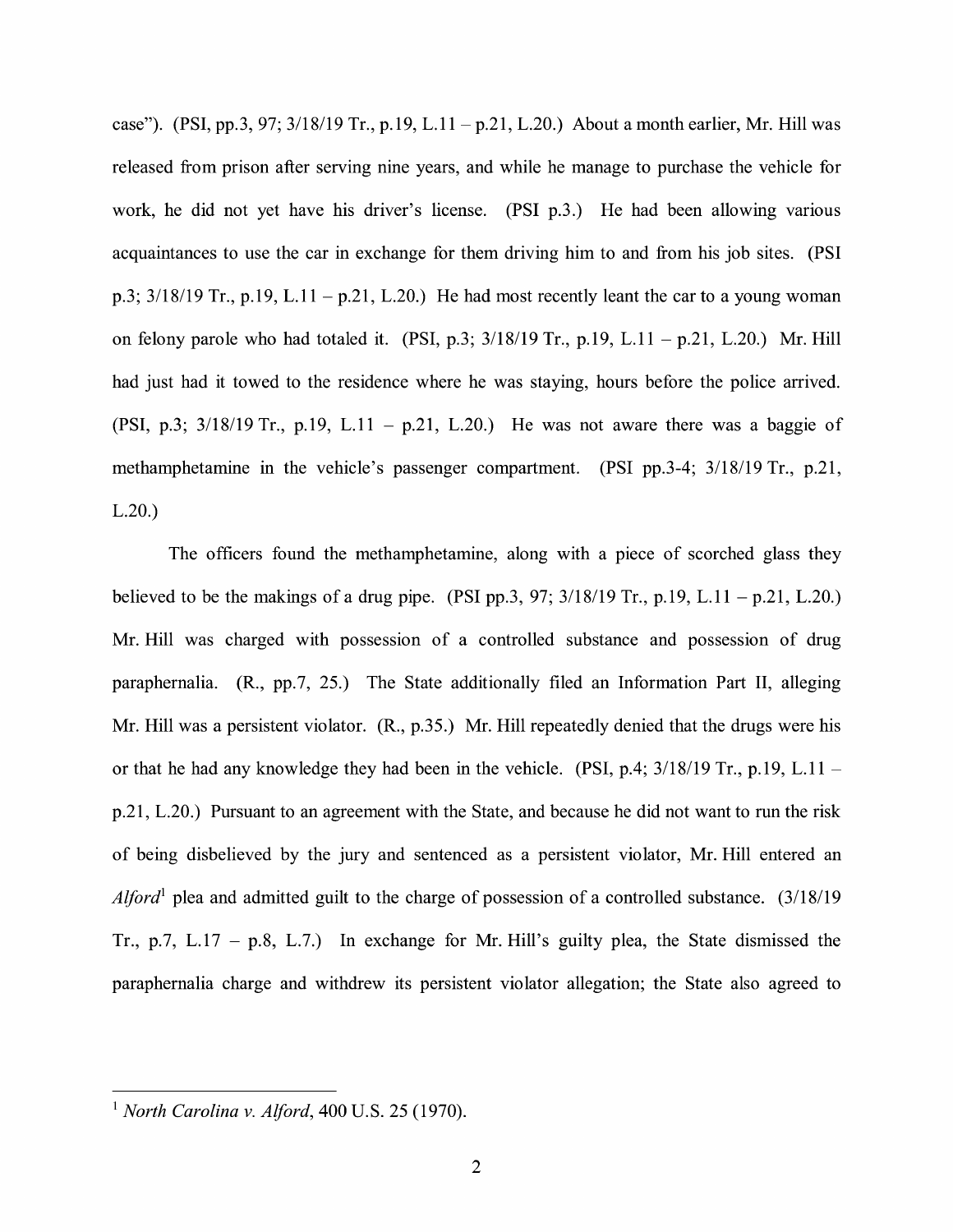recommend that the district court run Mr. Hill's sentence concurrently with the sentence in his DUI case. (R., pp.53, 60; 3/18/19 Tr., p.7, L.17 – p.8, L.7.)

At his sentencing, Mr. Hill asked the district court to given him the opportunity of probation and the chance to participate in a year-long life-skills program to help him find his way back into society, as he had only just been released to parole after nearly a decade in prison; he also asked the court to impose an underlying sentence not to extend beyond March 20,  $2022^2$ , (three years), to match the sentence satisfaction date of his DUI case, with one year fixed. (5/6/19 Tr., p.12, Ls.8-12.)

The district court denied Mr. Hill's request for probation and sentenced him to five years, with six months fixed, and ordered that it be served concurrently with his sentence in the 2010 DUI case. (5/6/19 Tr., p.16, Ls.22-25; R., p.67.) Mr. Hill filed a timely appeal. **(R.,** p.70.)

#### ISSUE

Did the district court abuse its discretion by imposing and excessive sentence?

#### ARGUMENT

#### The District Court Abused Its Discretion By Imposing An Excessive Sentence

#### A. Introduction

Mr. Hill challenges his five-year sentence as excessive. He argues that a sentence longer than the three years he requested is unnecessary, in light of the circumstances presented, representing an abuse of the district court's discretion.

 $2$  The Department of Correction's website shows the satisfaction date for the 2010 DUI sentence as 4/26/22. *See* https://www.idoc.idaho.gov/content/prisons/offender\_search/detail/84293.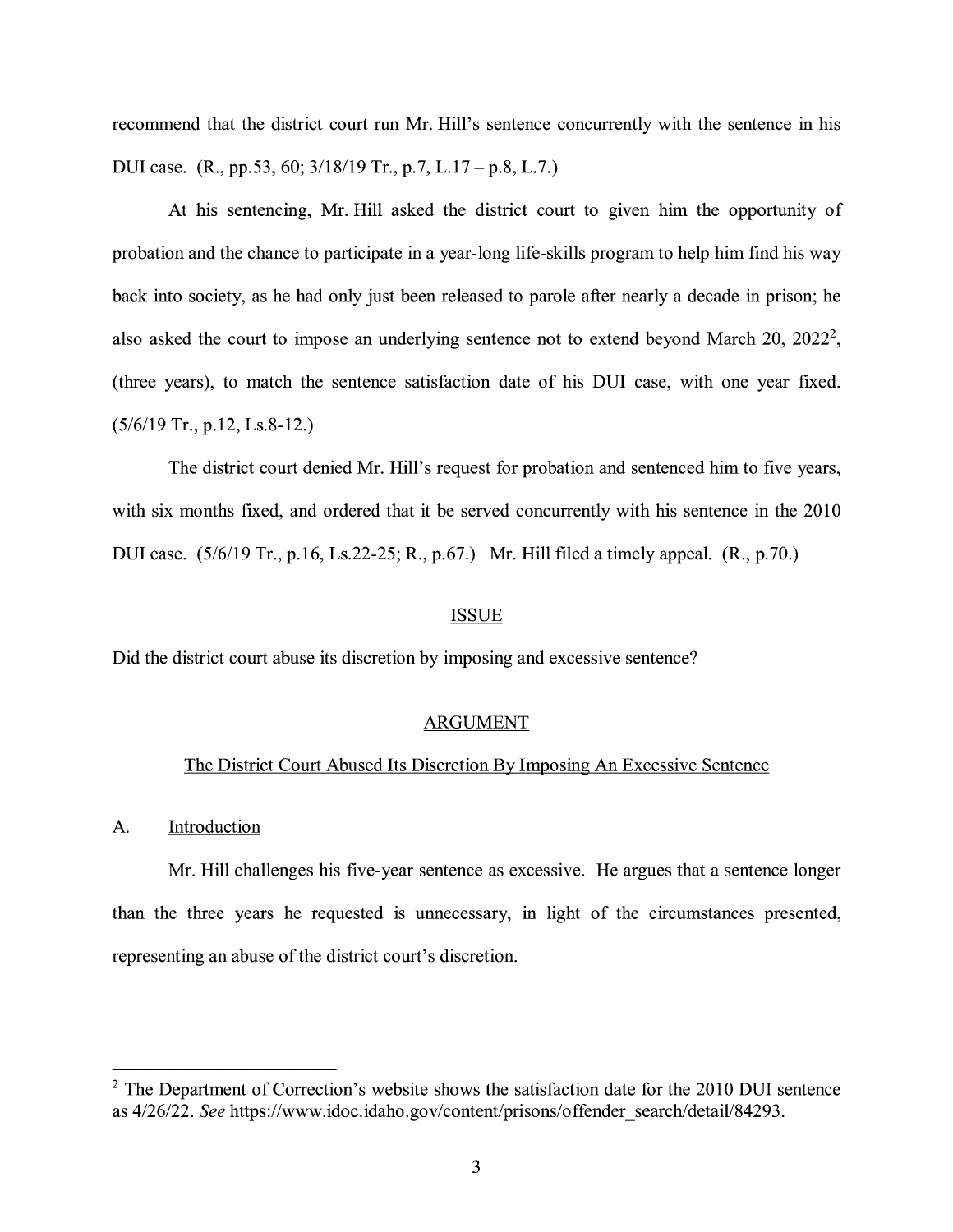## B. Standard Of Review

The appellate court reviews the district court's sentencing decisions for an abuse of discretion. *State v. Miller,* 151 Idaho 826, 834 (2011). The relevant inquiry is whether the trial court correctly perceived the issue as one of discretion; whether the trial court acted within the boundaries of its discretion and consistently with the legal standards applicable; and whether the trial court reached its decision by an exercise of reason. *Id.* 

The appellate court reviews the length of a defendant's sentence under the above abuse of discretion standard. *State v. Oliver,* 144 Idaho 722, 724 (2007). Where a defendant challenges his sentence as excessively harsh, the appellate court will conduct an independent review of the record, giving consideration to the nature of the offense, the character of the offender, and the protection of the public interest. *Miller,* 151 Idaho at 834. A sentence is excessive, representing an abuse of discretion, if it is unreasonable "under any reasonable view of the facts." *State v. Strand,* 137 Idaho 457, 460 (2002); *State v. Toohill,* 103 Idaho 565, 568 (Ct. App. 1982). A sentence is reasonable if it appears necessary to accomplish the primary objective of protecting society and to achieve any or all of the related goals of deterrence, rehabilitation, or retribution. *State v. Lundquist,* 134 Idaho 831, 836 (2000).

# C. Mr. Hill's Five Year Sentence Is Excessive, And Therefore Unreasonable, In Light Of The Facts And Circumstances Presented In His Case

Mr. Hill was at the time he was sentenced. (PSI, pp.2, 17.) He had spent the previous decade in prison for DUI, possessing controlled substances, and driving without privileges. (PSI,  $p.3-7$ ) Although he has a criminal record, Mr. Hill is a nonviolent person<sup>3</sup> and does not pose a safety risk to the community. On the contrary, when this Court conducts the

 $3$  The record contains a single misdemeanor battery arising from an argument with his stepdaughter and an air/pellet gun. (PSI, p. 9.)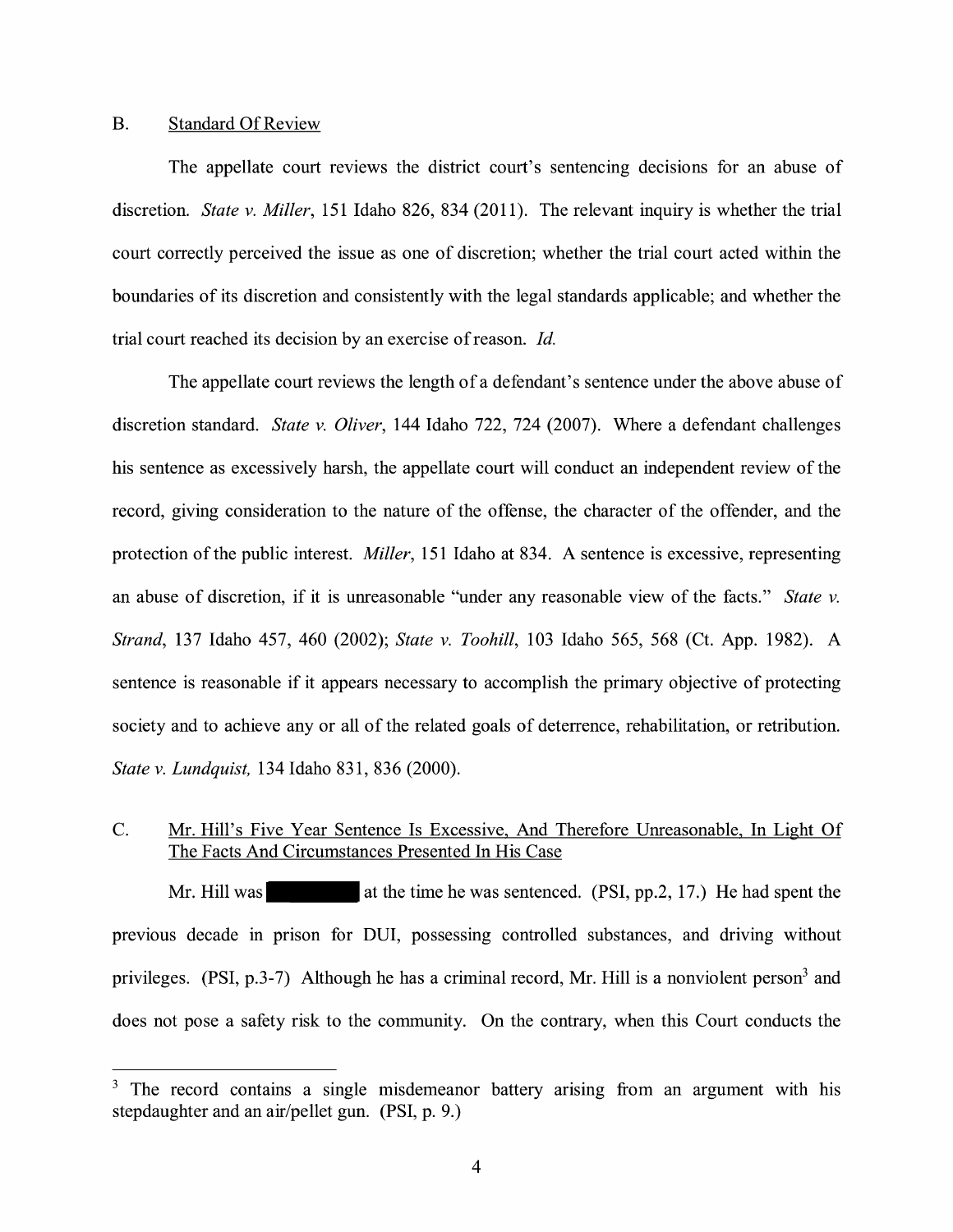requisite independent review of the record, taking into account Mr. Hill's full history and the nature and circumstances of the offense, it is clear that what Mr. Hill needs, and what the protection of society requires, is programming that offers Mr. Hill life-changing skills and a supportive family to assist Mr. Hill reintegrate with his community.

Mr. Hill grew up without his mother, who walked out on the family when he was

(PSI, p.10.) He was an only child and his father did what he could, but struggled working two jobs, and Mr. Hill spent his early years living out of state with other relatives. (PSI, p.10.) He was returned to his father during middle school, but soon fell in with bad company; he started using drugs, running away, and let his school grades slide.  $(PSI, p.10)$  However, a rigorous "boot camp" experience arranged by his caring father and stepmother helped get him back on track for a while. (PSI, p.10.) Regrettably, however, Mr. Hill found himself entangled with the criminal justice system; he has already spent too many years of his life behind bars. (PSI, pp.3-10.)

Mr. Hill has also had to deal with mental health issues, with diagnoses of anxiety, depression, ADHD, as well as a sleeping disorder. (PSI, p.14.) He told his presentence investigator that he wanted further evaluation and he asked for mental health counseling, stating, "I need help coping with life and learning how to do that." (PSI, p.14.)

Mr. Hill also asked for help addressing his substance abuse disorders. Marijuana has been his drug of choice since his early teens, but he also has used methamphetamine, including a single use following his release from prison, when he again fell in with bad influences from his past. (PSI, p.10.) However, according to his GAIN evaluation, Mr. Hill's most clinically severe substance abuse disorder is alcohol. (PSI, p.22.) He is painfully aware how drinking has interfered with his responsibilities in life, and how his DUI and resulting incarceration has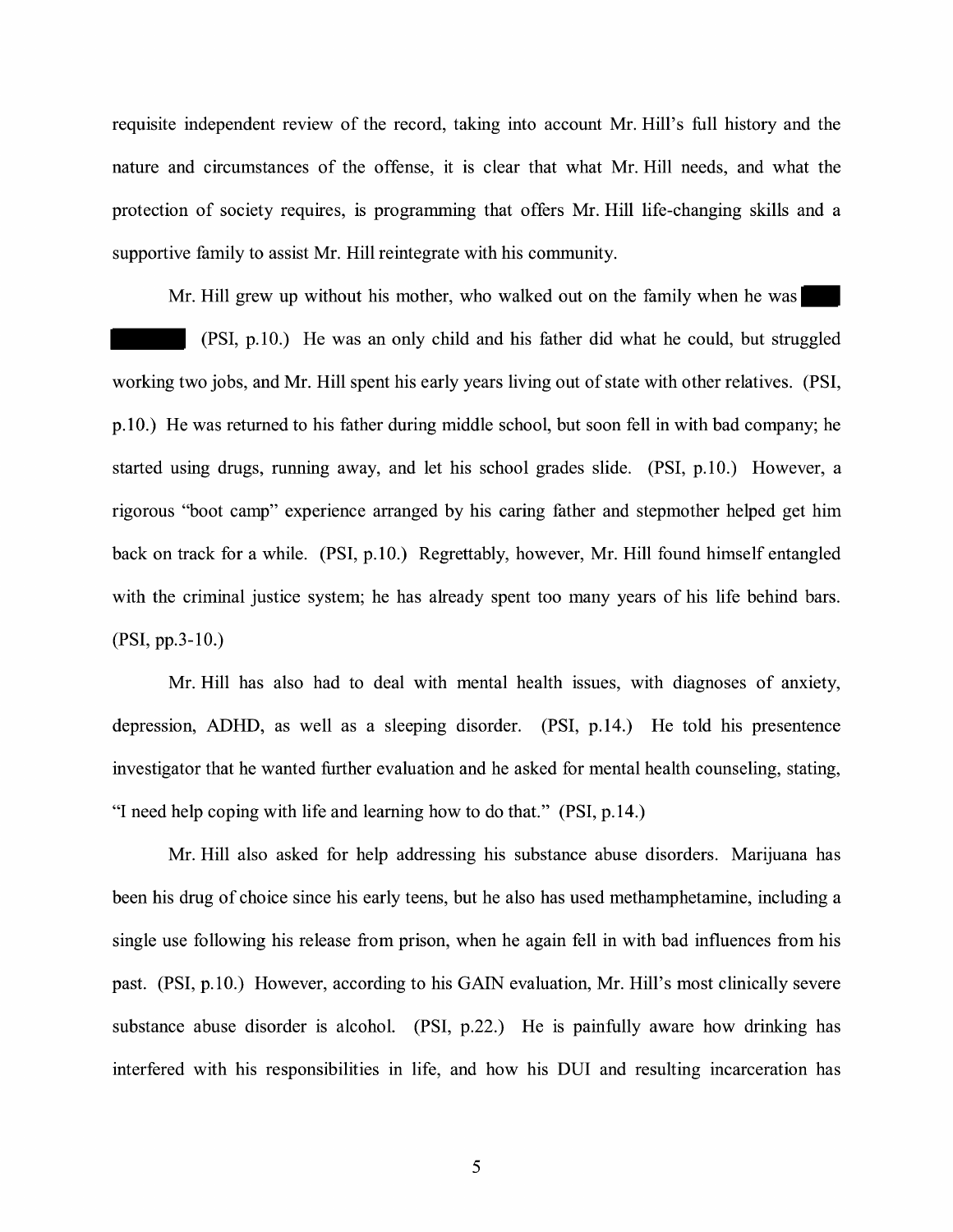derailed him from his goals. (PSI, p.22.) He has two now-teenaged children and he wants to make amends. *(See* PSI, p.27.)

He acknowledged his current sobriety but admitted that significant changes were still necessary before he could successfully, reliably function within his community. He was candid with his presentence investigator, and with the sentencing judge, when he admitted he need a serious life-skills program, and that he could not make the necessary changes on his own.  $(5/6/19)$  Tr., p.12, Ls.8-19.) Mr. Hill had submitted applications and been accepted to the New Life program in Boise and had arranged for funding. (5/6/19 Tr., p.12, Ls.8-19.) He told the court he was ready to heal "spiritually emotionally, morally, socially, psychologically, physically, and finically." (5/6/19 Tr. p.13, Ls.20-22.) He had arranged for post-programming support and housing with his father. (5/6/15 Tr., p.11, Ls.13-15.)

Mr. Hill knows that none of the above excuses his criminal conduct. However, all of these circumstances should be taken into account, and if properly considered, demonstrate that a sentence longer than three years is unreasonably long, and that the district court abused its discretion by imposing an excessive sentence of five years.

## **CONCLUSION**

Mr. Hill respectfully asks this Court to vacate his sentence and remand his case to the district court with instructions that it impose a less severe, reasonable sentence not exceed three years total.

DATED this 8<sup>th</sup> day of January, 2020.

*Is/* Kimberly A. Coster KIMBERLY A. COSTER Deputy State Appellate Public Defender